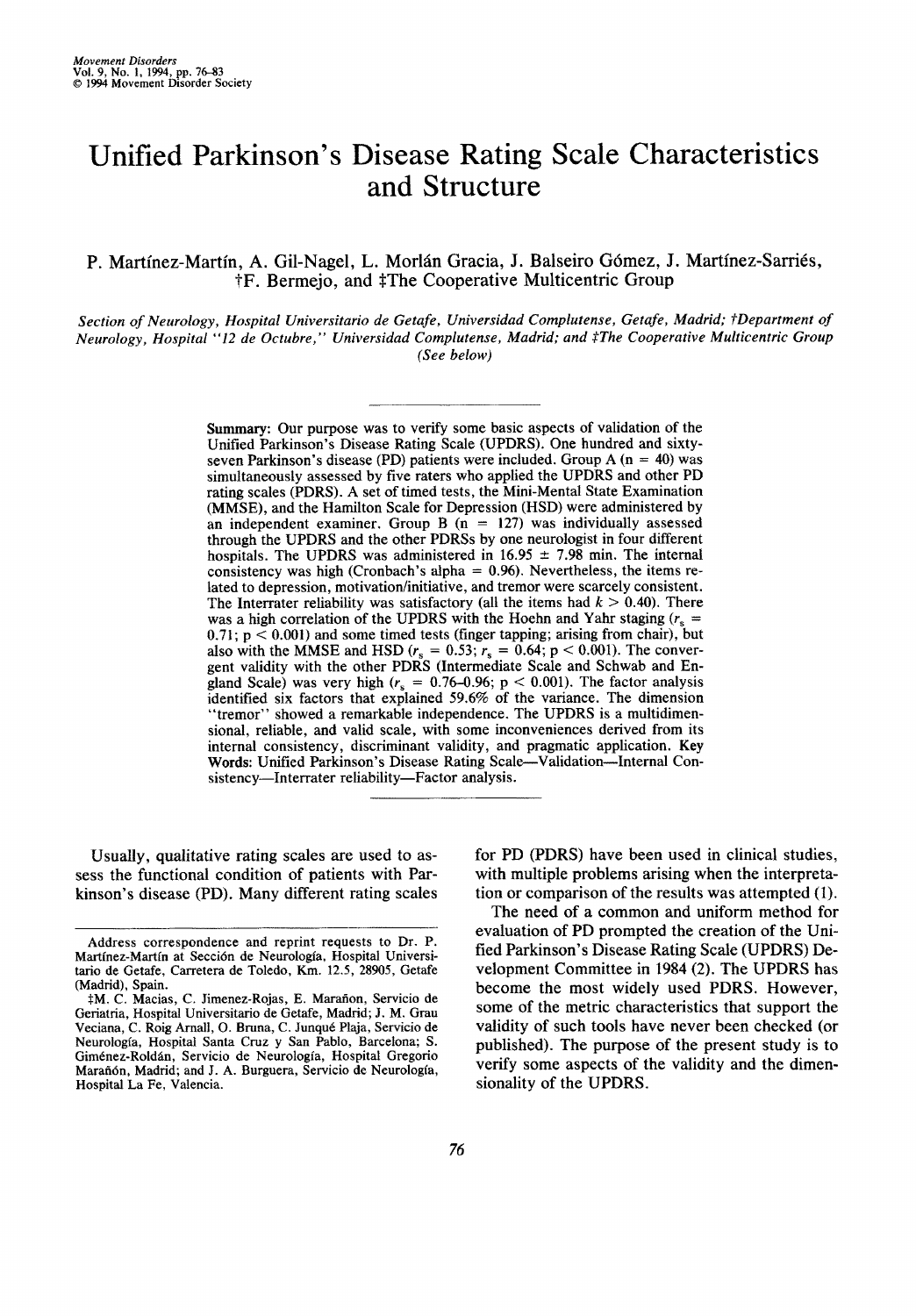#### PATIENTS AND METHODS

# **Patients**

Forty PD patients from the Hospital Universitario de Getafe were included in the study as Group A. A set of timed tests and scales (see the following) was applied to this group following a set protocol. One hundred twenty-seven different PD patients were evaluated by other neurologists (the Multicentric arm; Group B) in order to obtain an independent valuation of the various PDRSs. The main characteristics of both groups of patients are shown in Table 1. There were patients in stages I to V of the Hoehn and Yahr's classification, with a higher representation of the stages I1 to IV in both arms of the study.

#### Examiners **and** Tests

# Group A

The patients were assessed by six raters in two subsequent phases: an examiner (always the same, E.M.) recorded data about the patient (name, age, sex), evolution of disease, and treatment. Afterward, he applied the timed tests, the Mini-Mental State Examination (MMSE) **(3),** and the Hamilton Scale for Depression (HSD) **(4).** The timed tests included were (a) finger tapping. Number of complete movements in 20 seconds, each hand separately; (b) time (in seconds) spent in folding a paper sheet twice and putting it into an envelope; (c) number of times the patient gets up from a chair in 20 seconds; (d) time (in seconds) spent in walking 3 m, back and forth.

Immediately after, each patient was simultaneously evaluated by five other examiners (three neurologists plus two resident physicians in geriatrics). These examiners established by agreement the stage on the Hoehn and Yahr's classification (HYC). Afterwards, they simultaneously applied the UPDRS (Version 3.0) (2) and the Intermediate Scale for Assessment of PD (ISAPD) *(5).* The interview and the main aspects of the examination were conducted by one of the neurologists (in a rotational order) in a demonstrative way. Each rater had at his or her disposal the UPDRS and the ISAPD and also specifically designed forms for recording the data. In addition, the examiners asked the patient or her or his caregiver to clear doubts about the questions included in the scales. They checked any aspect of the examination that was considered ambiguous or unascertainable without a direct valuation (e.g., the rigidity).

In order to obtain as independent an assessment as possible, the examiners were not allowed to interchange opinions during the evaluation. The scores obtained by these five raters were only used for the interrater reliability analysis. Only the data obtained by one of the neurologists (A.G.-N.) were considered for the rest of the analysis.

### Group B

The examiners were another six neurologists belonging to four different hospitals. They recorded, individually, some clinical data, HYC stage, and they also individually applied the UPDRS and the ISAPD to their patients. Therefore, in this group, each patient was evaluated by only one neurologist.

In both groups, a patient's self-evaluation from 0 (absolutely disabled; very poor condition) to 10 (absolutely able; very good condition) and the time spent to administer the UPDRS were also recorded.

In the present study, three components were considered in the UPDRS. The first part was integrated

|                                        | Group A $(n = 40)$ |           |            | Group B $(n = 127)$ |           |               |
|----------------------------------------|--------------------|-----------|------------|---------------------|-----------|---------------|
|                                        |                    | <b>SD</b> | Range      |                     | <b>SD</b> | Range         |
| Age <sup>a</sup>                       | 69.57              | 11.12     | $44 - 88$  | 64.97               | 8.91      | $42 - 84^{b}$ |
| Age at onset <sup><math>a</math></sup> | 64.80              | 10.58     | $40 - 80$  |                     |           |               |
| Duration of disease <sup>a</sup>       | 4.96               | 4.36      | $0.5 - 19$ | 6.55                | 4.22      | $0.5 - 20b$   |
| Hoehn and Yahr stage                   | 2.75               | 1.08      | $1 - 5$    | 2.62                | 0.76      | 1–4           |
| Subjective score                       | 4.96               | 2.77      | $0 - 10$   | 5.04                | 2.74      | $0 - 10$      |
| <b>UPDRS (NC)</b>                      | 42.96              | 25.97     | $6 - 96.4$ | 32.48               | 15.89     | $0 - 68^b$    |
| <b>ISAPD (NC)</b>                      | 17.05              | 11.74     | $0 - 39$   | 13.00               | 7.42      | $0 - 33^b$    |
| Schwab and England Scale               | 66.17              | 30.10     | $0 - 10$   | 78.93               | 14.66     | $20 - 100b$   |

**TABLE 1.** *Description* of *the series* 

**x**, sample mean; <sup>*b*</sup>Differences between Groups A and B are significant (p < 0.05).

*<sup>a</sup>***In years.** 

**UPDRS, Unified Parkinson's Disease Rating Scale (Ref. 2); ISAPD, Intermediate Scale for Assessment of Parkinson's Disease (Ref. 1); (NC), scores of the Complications of Therapy subscale, not included.**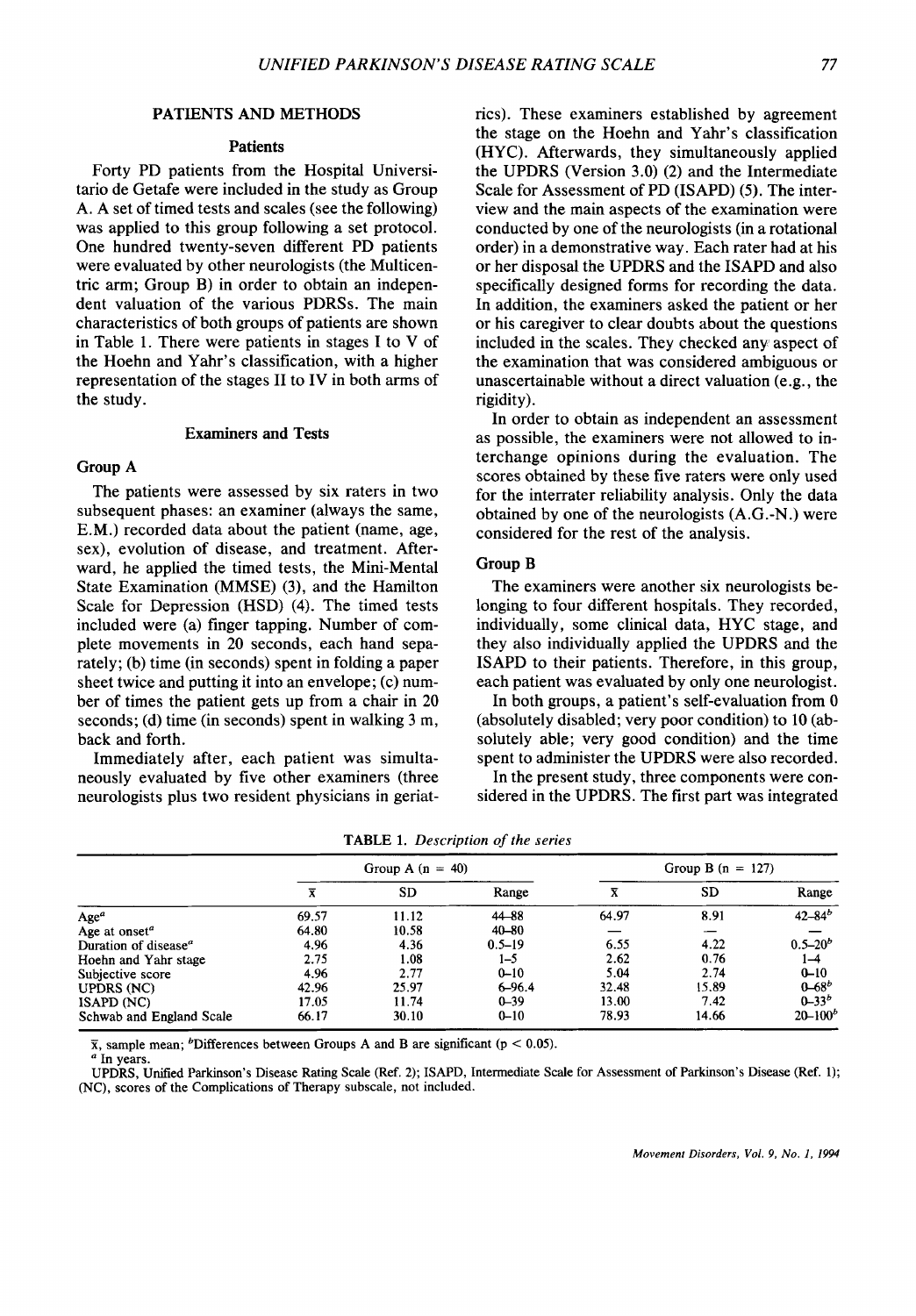by the items of the subscales I to **I11** (items **1** to **3 1):**  Mentation, Behavior and Mood; Activities of Daily Living, and Motor Examination. This part is properly devoted to assess parkinsonian manifestations, and therefore, it was the object of the analysis in the present study. Each item was considered as a component of a scale devised to measure one construct: the condition of the PD patient. The sum of the scores of this part (items **1** to **31)** in the "on" period was considered the "total UPDRS."

A single score (maximum **4)** was generated for each item. When it was pertinent, the examined function **or** clinical manifestation was assessed in all body regions, and the final score was based on the average (if symmetric) **or** the worst function (if asymmetric).

The second part, including the items **32** to **42,** is the subscale IV "Complications of therapy ." The peculiarity of this section requires it to be analyzed separately, and this was not the aim of the present study.

Finally, the third part includes the HYC and the Schwab and England Activities of Daily Living Scale **(SES).** The HYC was taken as the "gold standard," and the **SES** was considered a functional scale to be compared with the UPDRS.

#### **Analysis of the Results**

The score assigned to each item (in the "on" period) and sum **of** the scores belonging to the first part (items **1** to **31)** were used as crude data. Specific statistical measures (Cronbach's alpha, kappa of Fleiss, and the Relative Ranges Method) **(6-9)**  were used to assess the internal consistency and the interrater reliability. Nonparametric correlation (Spearman rank correlation) was calculated to determine some specific aspects of the internal consistency and validity. Limits of statistical significance were given between 0.05 and **0.001.** Additionally, **a** multivariate regression analysis was applied to establish the relationship between the UPDRS, the criterion (HYC), and the **SES.** 

A factor analysis of the first part of the UPDRS was carried out in order to explore the dimensionality of the scale. Orthogonal and oblique rotations were used in the factors' extraction method.

The Modified HYC and the **SES (2)** were considered additional methods of PD evaluation in order to determine some aspects of validity. The application of the original versus the modified HYC was also analyzed.

# **RESULTS**

UPDRS in the present study is shown in Table **2.**  The prevalence of the aspects evaluated by the

# **Reliability: Internal Consistency**

As a comprehensive measure of this aspect, the Cronbach's alpha coefficient was calculated, with a result of **0.96.** Additionally, the item total and the interitem correlations were verified through the Spearman rank correlation. In the first part of the UPDRS (items **1** to **31), 17** items showed a highly significant correlation  $(r_s \text{ from } 0.60 \text{ to } 0.81; \text{ p}$ 0.001) with the total score: **5,** Speech; **9,** Cutting food; **10,** Dressing; 11, Hygiene; **12,** Turning in bed; 15, Walking; **18,** Speech; **19,** Facial expression; **23,**  Finger taps; **24,** Hand movements; **25,** Alternating movements of hands; **26,** Leg agility; **27,** Arising from chair; **28,** Posture; **29,** Gait; **30,** Postural stability; and **31,** Body bradykinesia.

**TABLE** *2. Prevalence and interrater reliability of the UPDRS items*  - ~~~

|                                 | Prevalence |            |        |
|---------------------------------|------------|------------|--------|
| Item                            | (%)        | $\kappa^a$ | $RR^b$ |
| 1. Intellectual impairment      | 67.5       | 0.79       | 6.5    |
| 2. Thought disorder             | 20.0       | 0.80       | 4.5    |
| 3. Depression                   | 79.3       | 0.60       | 13.0   |
| 4. Motivation/initiative        | 58.1       | 0.71       | 10.0   |
| 5. Speech                       | 52.5       | 0.69       | 9.5    |
| 6. Salivation                   | 40.6       | 0.77       | 9.0    |
| 7. Swallowing                   | 26.8       | 0.82       | 4.0    |
| 8. Handwriting                  | 76.8       | 0.71       | 9.0    |
| 9. Cutting food                 | 88.1       | 0.85       | 5.5    |
| 10. Dressing                    | 87.5       | 0.82       | 5.5    |
| 11. Hygiene                     | 86.2       | 0.83       | 4.5    |
| 12. Turning in bed              | 81.8       | 0.75       | 8.5    |
| 13. Falling                     | 28.7       | 0.70       | 5.0    |
| 14. Freezing                    | 49.3       | 0.71       | 7.5    |
| 15. Walking                     | 91.2       | 0.72       | 8.5    |
| 16. Tremor                      | 86.8       | 0.68       | 13.5   |
| 17. Sensory complaints          | 59.3       | 0.46       | 21.5   |
| 18. Speech                      | 90.0       | 0.53       | 14.0   |
| 19. Facial expression           | 85.6       | 0.42       | 20.5   |
| 20. Tremor at rest              | 80.0       | 0.54       | 16.0   |
| 21. Action of postural tremor   | 56.2       | 0.48       | 17.0   |
| 22. Rigidity                    | 67.5       | 0.86       | 4.5    |
| 23. Finger taps                 | 80.6       | 0.47       | 15.5   |
| 24. Hand movements              | 69.3       | 0.60       | 11.0   |
| 25. Rapid alternating movements | 77.5       | 0.60       | 14.0   |
| 26. Leg agility                 | 85.6       | 0.51       | 15.5   |
| 27. Arising from chair          | 40.0       | 0.73       | 8.5    |
| 28. Posture                     | 82.5       | 0.49       | 16.5   |
| 29. Gait                        | 62.5       | 0.66       | 10.5   |
| 30. Postural stability          | 67.5       | 0.90       | 3.0    |
| 31. Body bradykinesia           | 86.6       | 0.43       | 19.0   |

<sup>*I*</sup> Kappa of Fleiss (Ref. 8).

**compared moderate when RR is**  $\leq$  **15, high when RR is**  $\leq$  **10, and considered moderate when RR is**  $\leq$  **15, high when RR is**  $\leq$  **10, and very high when RR**  $\leq$  **5.0 (theorical limits)** very high when  $RR \le 5.0$  (theorical limits). **Relative ranges (Ref. 9). The interrater agreement may be** 

**\_\_\_\_\_\_\_\_\_\_\_\_\_\_\_**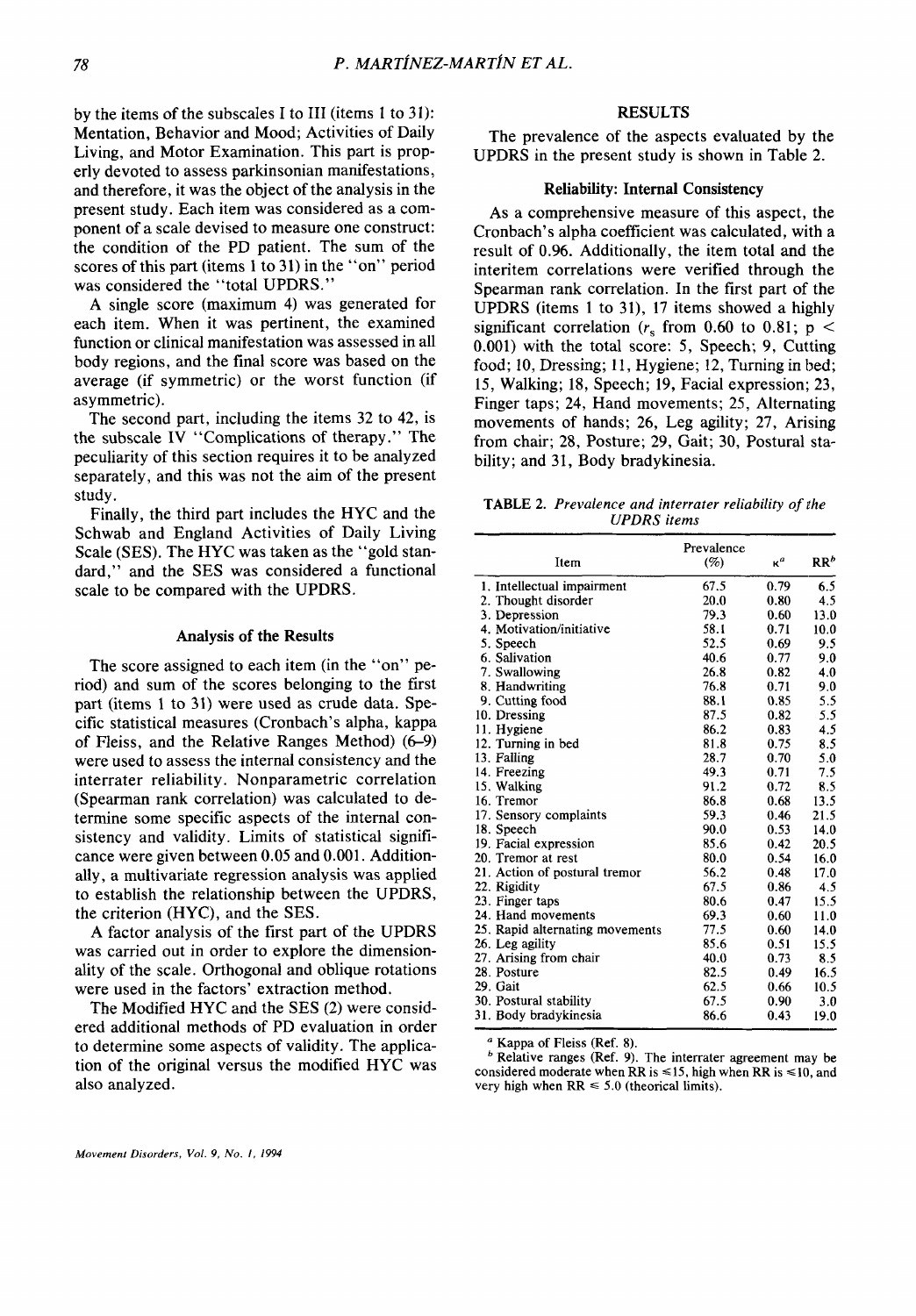The other **14** items also correlated at a significant level *(r,* from **0.22** to 0.50). The items **20,** Tremor at rest  $(r_s = 0.22)$ ; 3, Depression  $(r_s = 0.23)$ ; and 4, Motivation/Initiative  $(r_s = 0.24)$  had the lowest correlations. A matrix of interitem correlations (Spearman rank correlation) showed that five of them displayed as nonsignificant a high proportion of their correlations: **3,** depression; **4,** motivation/initiative; **16,** tremor; **20,** tremor at rest; and **21,** action or postural tremor.

#### Reliability: Interrater Agreement

The results of this analysis appear in Table **2.** As a whole, all the items showed an adequate interobserver reliability. It was moderate for the following items: **17,** sensory complaints; **19,** facial expression; **21,** action or postural tremor; **23,** finger taps; 28, posture; and 31, body bradykinesia  $(0.40 < k <$ 0.50). Similar results were obtained through the Relative Ranks Methods **(9).** The correlation between both methods was  $r = 0.95$  ( $p < 0.001$ ). The correlations among the total scores obtained from the five examiners who rated the Group **A** was very high  $(r_s = 0.98; p < 0.001)$ .

### Validity

### Pragmatic Validity

The UPDRS is easily applied in the actual practice. The average time spent in applying it (complete) was  $16.95 \pm 7.98$  min  $(19.86 \pm 6.49$  min in Group A;  $10.03 \pm 9.0$  min, in Group B).

# Criterion-Related Validity

The correlation between the HYC (criterion) and the total score of the UPDRS was  $r_s = 0.71$  (p < **0.001).** The variation induced by taking into account the original HYC instead of the modified one (as

**TABLE 3.** *Stepwise multiple regression analysis"* 

| Step |              |      | Multiple   | Change | F to<br>enter |
|------|--------------|------|------------|--------|---------------|
|      | Entered      | R    | <b>RSO</b> | in RSO |               |
|      | 30. Postural |      |            |        |               |
|      | stability    | 0.76 | 0.58       | 0.58   | 231.49        |
| 2    | 10. Dressing | 0.80 | 0.64       | 0.06   | 30.72         |
| 3    | 29. Gait     | 0.81 | 0.67       | 0.02   | 10.61         |
| 4    | 13. Falling  | 0.82 | 0.68       | 0.01   | 8.97          |
| 5    | 12. Turning  |      |            |        |               |
|      | in bed       | 0.83 | 0.69       | 0.009  | 5.30          |

*<sup>a</sup>***Dependent variable: Hoehn and Yahr staging.** 

**TABLE 4.** *Correlation between the UPDRS and the timed tests* 

| $r_{\rm c}$ | p <   |
|-------------|-------|
| $-0.67$     | 0.001 |
| $-0.49$     | 0.01  |
| $-0.59$     | 0.001 |
| $-0.76$     | 0.001 |
| 0.25        | NS    |
| 0.35        | 0.05  |
|             |       |

Group  $A$ ,  $n = 40$ .

*rs,* **Spearman rank correlation coefficient; NS, not significant.** 

appears in the UPDRS) (2) was negligible  $(r_s =$ **0.69).** 

The stepwise multiple regression analysis (Table **3)** showed that **69%** of the HYC variance was explained by five items of the UPDRS. The items that had significant predictive value were **30,** postural stability; **10,** dressing; **29,** gait; **13,** falling; and **12,**  turning in bed.

An additional verification of concurrent validity was established by means of the correlation among the total score of the UPDRS and the timed tests (Table **4).** Correlation coefficients ranged from **0.25**  (nonsignificant; Walking a distance) to **0.76** (p < **0.001;** Arising from chair).

#### Construct Validity

The discriminant validity was determined through the correlation between the UPDRS and two scales devised to measure constructs different from PD: MMSE and HSD. Spearman rank coefficients were  $-0.64$  and 0.53 ( $p < 0.001$ ), respectively (Table *5).* 

The convergent validity was determined, establishing the correlation between the scores of the UPDRS and those obtained from other PDRS: Patient's Self-evaluation, ISAPD, and **SES.** Spearman

**TABLE 5.** *Construct validity of the UPDRS"* 

| Group A | Group B         | Both    |
|---------|-----------------|---------|
| $-0.64$ |                 |         |
|         |                 |         |
|         |                 |         |
|         |                 |         |
|         |                 |         |
| 0.95    | 0.91            | 0.92    |
|         |                 |         |
| $-0.96$ | $-0.76$         | $-0.81$ |
|         | 0.53<br>$-0.51$ |         |

**ISAPD, Intermediate Scale for Assessment of Parkinson's Disease (Ref. 5).** 

*<sup>a</sup>***Spearman rank correlation coefficients p** < **0.001 (Group A, n** = **40; Group** B, n = **127).**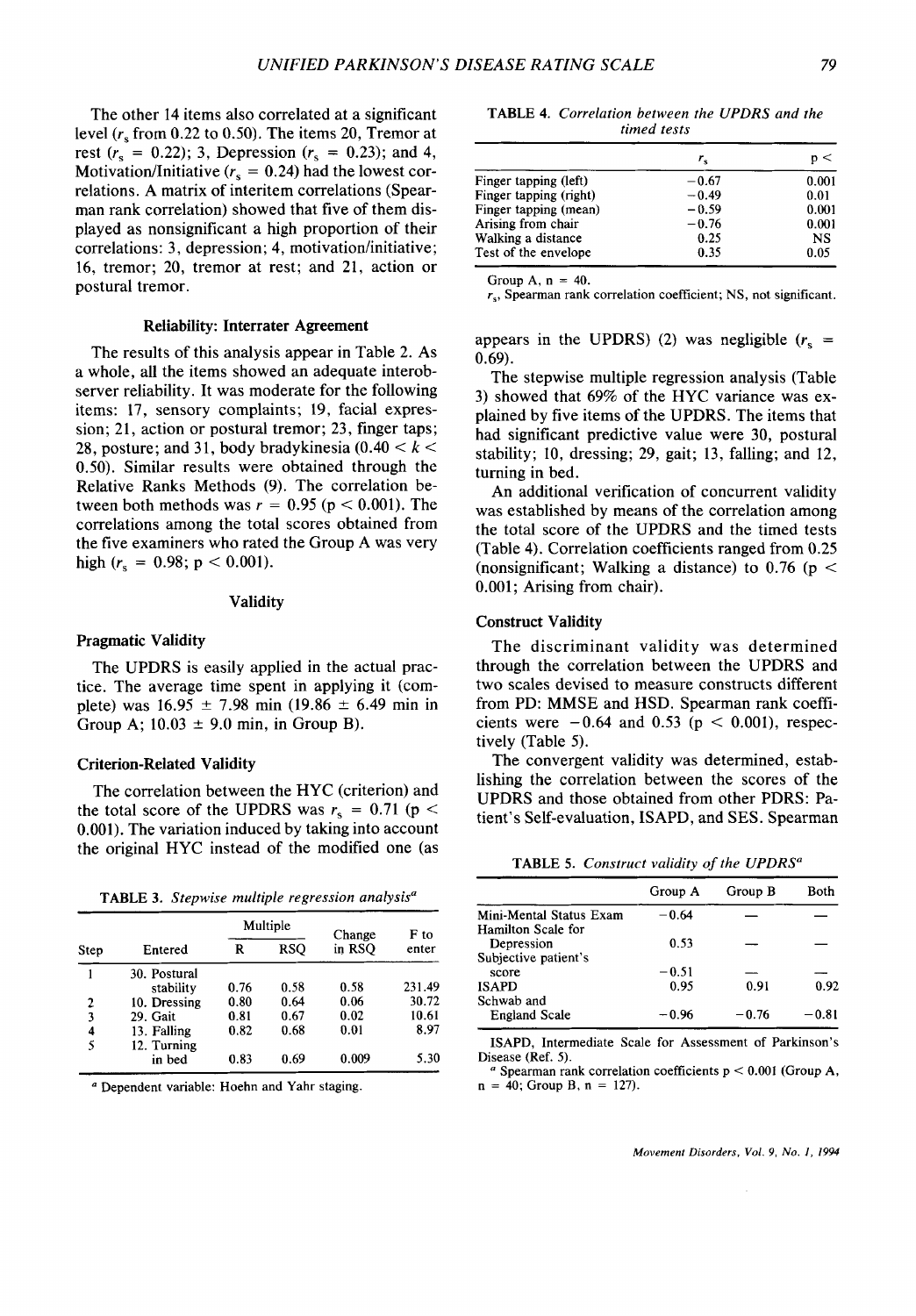coefficients ranged from  $0.51$  to  $0.96$  ( $p < 0.001$ ) (Table *5).* 

#### **Dimensionality**

Factor analysis of the UPDRS showed the existence of six factors that explained 59.61% of the variance. Table 6 shows the factor loadings and communality of the 31 included items, considered as independent variables (orthogonal analysis). The identified factors were defined as follows: Factor I, Mobility of the extremities, including bradykinesia and rigidity; Factor 11, Stability, gait and general mobility; Factor **111,** Functional ability; Factor IV, Tremor; Factor V, Communication/expression; and Factor VI, Bradykinesia and gait, this latter with coefficients lower than 0.30. Similar results were obtained after oblique rotation (Table 7). The correlations between factors ranged from 0.28 to 0.57, but the factor "tremor" was uncorrelated to any other.

# **DISCUSSION**

The evaluation of the PD patients is carried out by means of PDRS. These scales are the most used and pragmatic clinical tools to measure severity, in the absence of a specific parameter to be measured  $(e.g., density of neurons in the sustantia nigra)$  or uniform, comprehensive system of objective measures (1,10). However, the subjective nature of these instruments makes it necessary to verify their certainty and efficacy (reliability and validity) through a statistical process **(6).** Only partial aspects of the metric qualities of the UPDRS have been published (2,11,12).

The reliability of the UPDRS is remarkable. 'The Cronbach's alpha is the most used method to assess the internal consistency of measurement scales. The alpha obtained in the present study (0.96) is indicative of very high internal consistency, but the effects of redundancy (several items focused on the

| <b>Items</b>               |             | Factors      |       |      |      |         |             |
|----------------------------|-------------|--------------|-------|------|------|---------|-------------|
| N.<br>Name                 | $\mathbf I$ | $\mathbf{I}$ | III   | IV   | V    | VI      | Communality |
| 23. Finger tapping         | 0.88        |              |       |      |      |         | 0.78        |
| 24. Hand movements         | 0.83        |              |       |      |      |         | 0.73        |
| 25. Rapid alternating mov. | 0.79        |              |       |      |      |         | 0.73        |
| 26. Leg agility            | 0.66        | 0.51         |       |      |      |         | 0.70        |
| 31. Body bradykinesia      | 0.62        | 0.33         | 0.42  |      |      | 0.28    | 0.81        |
| 22. Rigidity               | 0.55        |              | 0.34  |      |      |         | 0.52        |
| 28. Posture                | 0.51        | 0.51         | 0.41  |      |      |         | 0.77        |
| 30. Postural stability     | 0.35        | 0.81         |       |      |      |         | 0.83        |
| 15. Walking                | 0.27        | 0.72         | 0.27  |      |      |         | 0.72        |
| 29. Gait                   | 0.33        | 0.70         |       |      |      | 0.26    | 0.69        |
| 12. Turning in bed         | 0.36        | 0.55         | 0.32  |      |      |         | 0.68        |
| 11. Hygiene                | 0.46        | 0.55         | 0.51  |      |      |         | 0.83        |
| 13. Falling                |             | 0.54         |       |      |      |         | 0.48        |
| 27. Arising from chair     | 0.50        | 0.54         | 0.32  |      |      |         | 0.69        |
| 14. Freezing               |             | 0.52         |       |      |      |         | 0.44        |
| 9. Cutting food            | 0.44        | 0.44         | 0.59  |      |      |         | 0.81        |
| 10. Dressing               | 0.45        | 0.47         | 0.54  |      |      | $-0.25$ | 0.82        |
| 5. Speech                  | 0.37        | 0.25         | 0.53  |      | 0.50 |         | 0.78        |
| 6. Salivation              |             |              | 0.51  |      |      |         | 0.52        |
| 20. Tremor at rest         |             |              |       | 0.93 |      |         | 0.81        |
| 16. Tremor                 |             |              |       | 0.90 |      |         | 0.79        |
| 18. Speech                 |             | 0.50         | 0.27  |      | 0.79 |         | 0.78        |
| 1. Intellectual impairment |             | 0.32         | 0.31  |      |      |         | 0.49        |
| 2. Thought disorder        |             | 0.29         | 0.33  |      |      |         | 0.49        |
| 3. Depression              |             |              |       |      |      |         | 0.38        |
| 4. Motivation/initiative   |             |              | 0.48  |      |      |         | 0.45        |
| 21. Action tremor          | 0.36        |              |       | 0.48 |      |         | 0.49        |
| 7. Swallowing              |             | 0.28         | 0.45  |      |      |         | 0.51        |
| 17. Sensory complaints     | 0.33        |              |       |      |      |         | 0.32        |
| 8. Handwriting             |             | 0.45         |       |      | 0.33 |         | 0.50        |
| 19. Facial expression      | 0.46        | 0.25         | 0.42  |      | 0.39 |         | 0.68        |
| Eigenvalue                 | 5.63        | 5.33         | 3.40  | 2.09 | 1.50 | 0.52    |             |
| % Variance                 | 18.16       | 17.19        | 10.96 | 6.77 | 4.86 | 1.67    |             |

**TABLE 6.** *Factor analysis (orthogonal rotation)* of *the UPDRS* 

Loadings less than 0.25 have been deleted.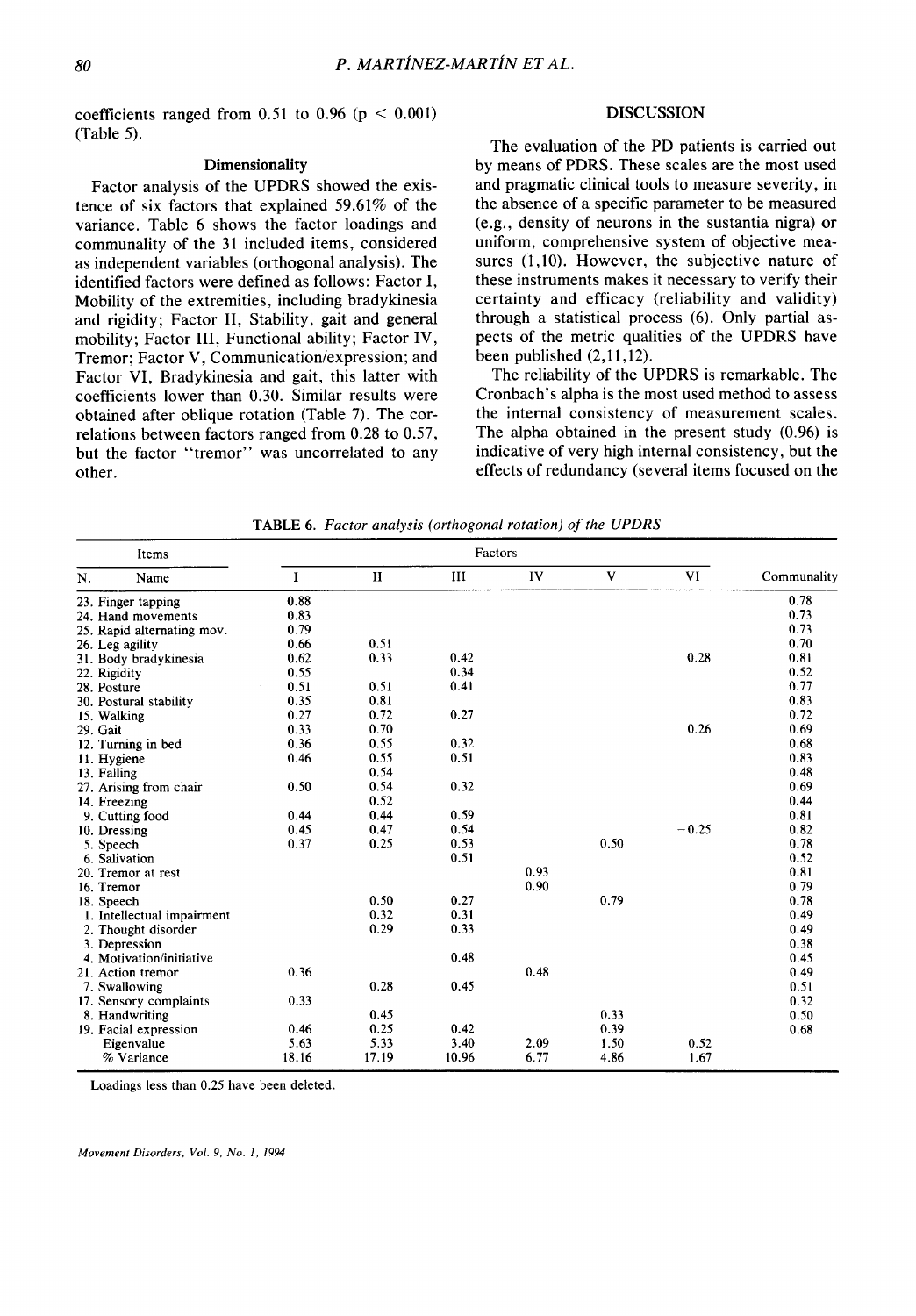| N.<br>V<br>$\bf{I}$<br>$\mathbf{H}$<br>IV<br>VI<br>Name<br>Ш<br>0.91<br>23. Finger tapping<br>24. Hand movements<br>0.83<br>25. Rapid alternating mov.<br>0.79 | Communality |
|----------------------------------------------------------------------------------------------------------------------------------------------------------------|-------------|
|                                                                                                                                                                |             |
|                                                                                                                                                                | 0.78        |
|                                                                                                                                                                | 0.73        |
|                                                                                                                                                                | 0.73        |
| 0.61<br>0.29<br>26. Leg agility                                                                                                                                | 0.70        |
| 11. Hygiene<br>0.34<br>0.65                                                                                                                                    | 0.83        |
| 0.33<br>0.63<br>10. Dressing                                                                                                                                   | 0.82        |
| 0.30<br>0.61<br>9. Cutting food                                                                                                                                | 0.81        |
| 18. Speech<br>1.00                                                                                                                                             | 0.78        |
| 0.62<br>5. Speech<br>0.31                                                                                                                                      | 0.78        |
| 29. Gait<br>0.72                                                                                                                                               | 0.69        |
| 0.71<br>30. Postural stability                                                                                                                                 | 0.83        |
| 0.32<br>0.54<br>27. Arising from chair                                                                                                                         | 0.69        |
| 20. Tremor at rest<br>0.94                                                                                                                                     | 0.81        |
| 16. Tremor<br>0.92                                                                                                                                             | 0.79        |
| 0.38<br>0.39<br>15. Walking                                                                                                                                    | 0.72        |
| 0.31<br>14. Freezing<br>$-0.27$                                                                                                                                | 0.44        |
| 0.29<br>17. Sensory complaints                                                                                                                                 | 0.32        |
| 0.44<br>8. Handwriting                                                                                                                                         | 0.50        |
| 0.47<br>19. Facial expression<br>0.30                                                                                                                          | 0.68        |
| 0.27<br>0.33<br>13. Falling                                                                                                                                    | 0.48        |
| 21. Action tremor<br>0.47<br>0.31                                                                                                                              | 0.49        |
| 0.49<br>22. Rigidity                                                                                                                                           | 0.52        |
| 0.36<br>1. Intellectual impairment                                                                                                                             | 0.49        |
| 2. Thought disorder                                                                                                                                            | 0.49        |
| 3. Depression                                                                                                                                                  | 0.38        |
| 4. Motivation/initiative                                                                                                                                       | 0.45        |
| 0.25<br>0.44<br>0.43<br>12. Turning in bed                                                                                                                     | 0.68        |
| 28. Posture<br>0.30<br>0.38                                                                                                                                    | 0.77        |
| 6. Salivation<br>0.28<br>0.31                                                                                                                                  | 0.52        |
| 0.42<br>7. Swallowing                                                                                                                                          | 0.51        |
| 0.38<br>0.41<br>0.25<br>31. Body bradykinesia<br>0.35                                                                                                          | 0.81        |
| 2.24<br>3.95<br>2.25<br>2.08<br>2.28<br>Eigenvalue<br>1.00                                                                                                     |             |

**TABLE** *I. Factor analysis (oblique rotation) of the UPDRS* 

**Loadings less than 0.25 have been deleted.** 

same aspect **of** the construct) should be kept in mind to explain this figure. Internal consistency increases with the number of items and substantially depends on the homogeneity of the summed score in relation to the construct and on the interitem correlation.

To attain some basic information about these points, the item-total correlation and the interitem matrix of correlations were obtained. Those items related to depression (item 3), motivation/initiative (item **4),** and tremor (items **16,20,** and **21)** appear to be poorly related to the other aspects, in agreement with previous studies **(1,5,13).** Their inclusion can be questioned in scales designed to evaluate the functional severity of **PD.** On the other hand, these manifestations of the disease are properly considered by multidimensional scales with specific parts devoted to assess every aspect of the disease, such as the UPDRS.

Concerning the interrater reliability, the **UPDRS**  should be considered a highly reliable scale. Only

six items showed kappa coefficients lower than 0.50 (Table **2),** but all **of** them were above **0.40** (moderate interrater agreement) **(14).** Probably the reason for these results, which are close to those found by Fahn et al. **(2),** is the adequate construction of the scale (number, order, and precise definition of the scoring ranks) **(1,15-17).** The previous interrater agreement to determine the patient's stage on the **HYC** is the most plausible explanation of the exceedingly high index observed in the item **30,** Postural stability.

In relation to the validity aspects, some findings deserve comment. **As** the authors of the **UPDRS**  pointed out, the scale can be completed in **10-20**  min **(2).** In the present study, the upper ends of the range were **38** and **40** min (Groups **A** and **B,** respectively). These figures could limit the use of the **UPDRS** in clinical settings with a heavy burden of work. Repetition of parts of the scale may be required (e.g., the motor subscale) for multiple testing. In this way, the time **of** application is consid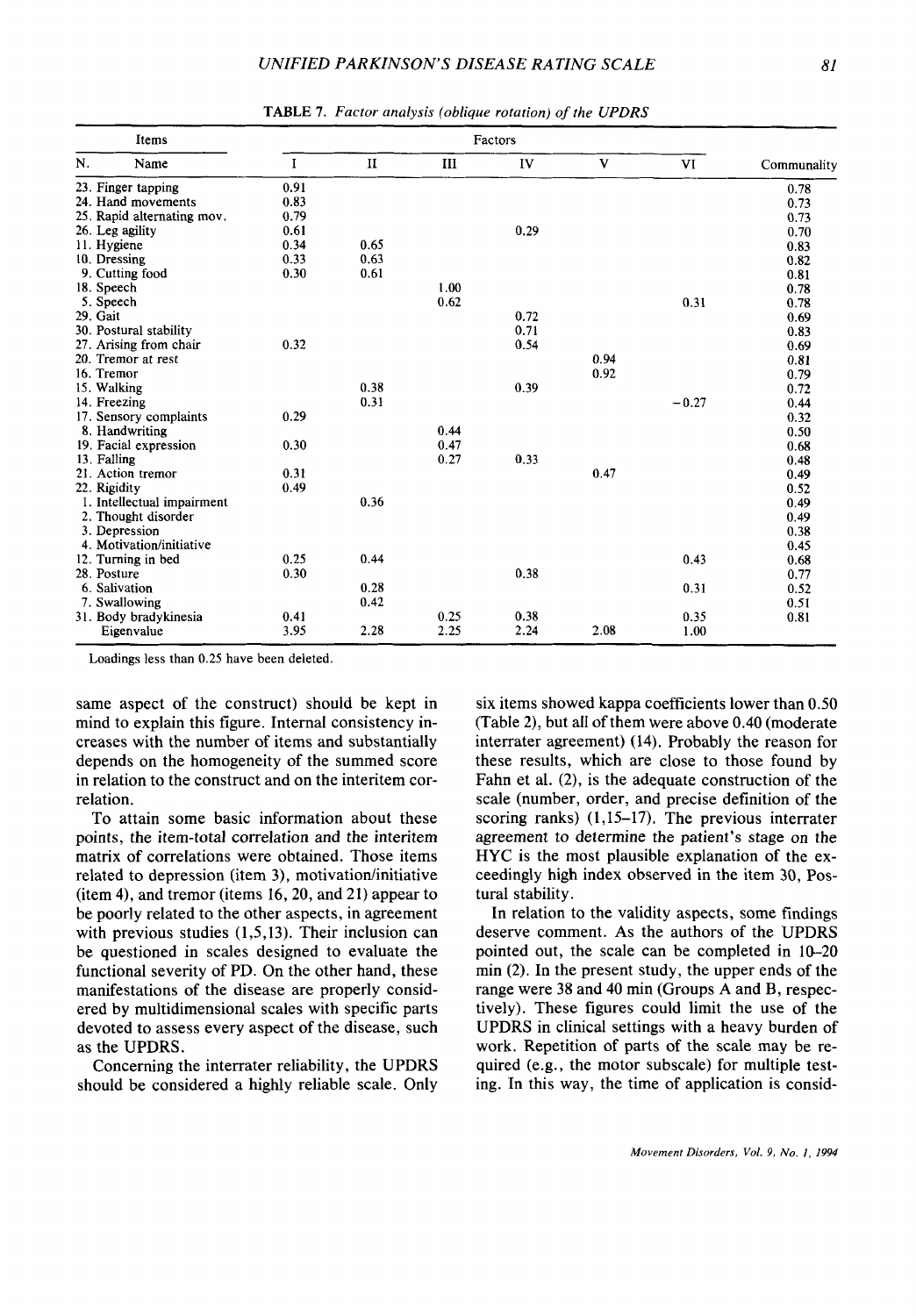erably reduced, but the advantages of the UPDRS with respect to other PDRS are probably reduced, too. The significant difference observed between Groups A and **B** may be explained by the design of the study (five simultaneously acting raters, some of them inexperienced with PDRS, in Group **A).** 

The criterion-related validity of the UPDRS has to be considered very satisfactory. **A** criticism could be made on the choice of the HYC as the gold standard, due to its relative insensitivity and unreliability (1,2,5,9,18). Nevertheless, it is the most used method of establishing the severity of the disease with a simple index. In addition, other investigators have verified the validity of different PDRS using the **HYC** as a comparison (5,17,19,20).

The objective timed tests had a variable correlation, good to moderate, with the total score of the UPDRS, except for "Walking a distance, back and forth" (Table **4).** The existence of a subgroup of patients with a predominant, early gait disorder is a possible explanation of the results obtained with this modification of the "effective method devised by Webster" (10).

The finger-tapping test with the right hand correlated at a lower level ( $p < 0.01$ ) than that with the left hand  $(p < 0.001)$ . It has been previously found that the correlation is better between the patient's condition and the clinical expression **of** the disease on the left side of the body or with the alternating movements with the left hand (21,22). This finding may be related to the asymmetric onset and evolution of PD manifestations (21) or to a lesser ability of the nondominant hand to compensate for motor deficits. We do not have a solid explanation for this finding.

The fair discriminant validity of the UPDRS with regard to the MMSE and HSD (Table *5)* has to be explained by the coincidence, at least partially, of their respective constructs. Certainly, the UPDRS includes items assessing mental status and mood. More important, the combination of PD with dementia or depression is frequent and an associated PD-dementia-depression has been proposed as a possible form of PD (23-26).

The convergent validity of the UPDRS with the ISAPD (I) was excellent (Table *5).* Previously named NEV (Nueva Escala de Valoración) (5,22), the ISAPD was devised from other PDRS through a selection of items by statistical methods (22). Its validation will be published in the near future. It contains 13 items scoring from 0 to 3 and a section for evaluation of dyskinesias and fluctuations.

The correlation of the UPDRS with the **SES** was also very high, mainly in Group **A** (Table *5).* The difference in the results obtained by Group A and Group B probably is a consequence of bias introduced from the Multicentric multiauthored branch.

The factor analysis identified six factors, pointing out the multidmensionality of the UPDRS (Table **6).**  Factors I, **11,** and I11 were related to mobility of the extremities, stability/gait/general mobility, and functional ability, respectively. Factor IV is an independent one, exclusively involving tremor. Bradykinesia, speech (item *5)* and facial expression weighted on four factors.

Obviously, a comprehensive assessment of PD required a multidimensional scale. In previous studies, using different PDRS (13,17), three factors accounted for  $\sim$ 70% of the total variance. The factors 'gait and balance'' and "tremor" of these studies were equivalent in components to the Factors I1 and IV in the present study. The design and length of the UPDRS justify a more complex dimensional structure and also that only about **60%** of the variance is explained by the six factors. An oblique rotation analysis was also carried out under the theoretical assumption (with no a priori judgment) that all the items of UPDRS were related to one single underlying condition, namely PD (Table 7). This approach modified the order of the factors and some components **of** Factor VI. **A** more defined clustering of variables within each factor was obtained, although the relation between some of them (e.g., freezing and intellectual impairment) is Qifficult to explain. The remarkable independence of the dimension "tremor" among the manifestations of PD also appears. This fact has been pointed out in previous studies (1,20,27).

In summary, the following points may be highlighted:

- **1.** The internal consistency of the UPDRS is high (Cronbach's alpha =  $0.96$ ), although redundancy probably inflates this index.
- 2. The items related to depression and tremor show a fair internal consistency.
- **3.** In agreement with previous studies (2), the interrater reliability is satisfactory.
- **4.** The UPDRS may be applied in a reliable way, even by nonneurologists, if clear instructions and brief training are given, as previously recommended (1,28).
- *5.* The length of the UPDRS may be problematic in some clinical settings, threatening its pragmatic validity, as suggested before (17). The use of